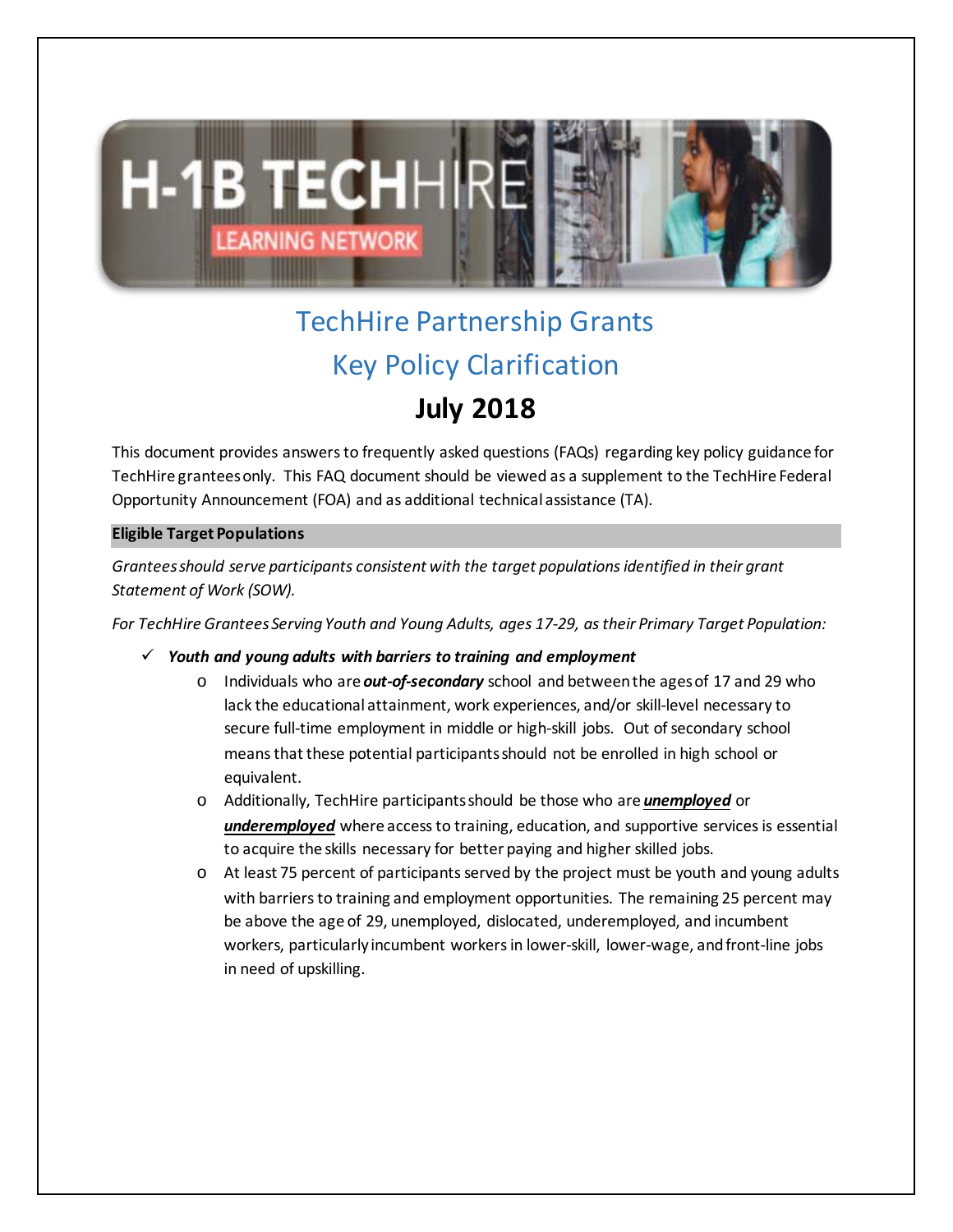*For TechHire Grantees Serving Special Populations – Individuals with Disabilities, Individuals with Limited English Proficiency, or Individuals with a Criminal Record - as their Primary Target Population:*

 $\checkmark$  Special populations with barriers to training and employment

- o An individual with barriers to training and employment is defined as an individual with disabilities, anindividual with Limited English Proficiency (LME), or an individual with a criminal record.
- o At least 50 percent of participants served by the project must be individuals with barriers to training and employment opportunities (as identified in their grant SOW). The remaining 50 percent served may be unemployed, underemployed, and incumbent workers, particularly incumbent workers in lower-skill, lower-wage, and front-line jobs in need of upskilling.

*Within the target populations of Youth and Young Adults and special populations, individuals must also meet the definitions of unemployed worker, incumbent worker, or an underemployed workerto be eligible.* 

*The TechHire FOA defines these types of workers as follows:* 

| <b>Unemployed Workers</b> | An individual who is without a job and who wants to work<br>and is available to work.                                                                                                                                                                                                              |
|---------------------------|----------------------------------------------------------------------------------------------------------------------------------------------------------------------------------------------------------------------------------------------------------------------------------------------------|
| Dislocated Workers        | Individuals who were terminated or laid off or have received<br>a notice of termination or layoff from employment, or were<br>self-employed but are now unemployed.                                                                                                                                |
| Incumbent Workers         | Individuals who are employed, particularly in lower-skill,<br>lower-wage, and front-line jobs, but need training to upgrade<br>their skills to secure full-time employment, advance in their<br>careers, or retain their current occupations in an H-1B<br>occupation or industry.                 |
| Underemployed<br>Workers* | Individuals seeking full-time employment who are not<br>currently connected to a full-time job commensurate with the<br>individual's level of education, skills, training, or wage and/or<br>salary earned previously, or who have obtained only episodic,<br>short-term, or part-time employment. |
|                           | *Note that this definition reflects updates in alignment with<br>the amended FOA definition                                                                                                                                                                                                        |
|                           |                                                                                                                                                                                                                                                                                                    |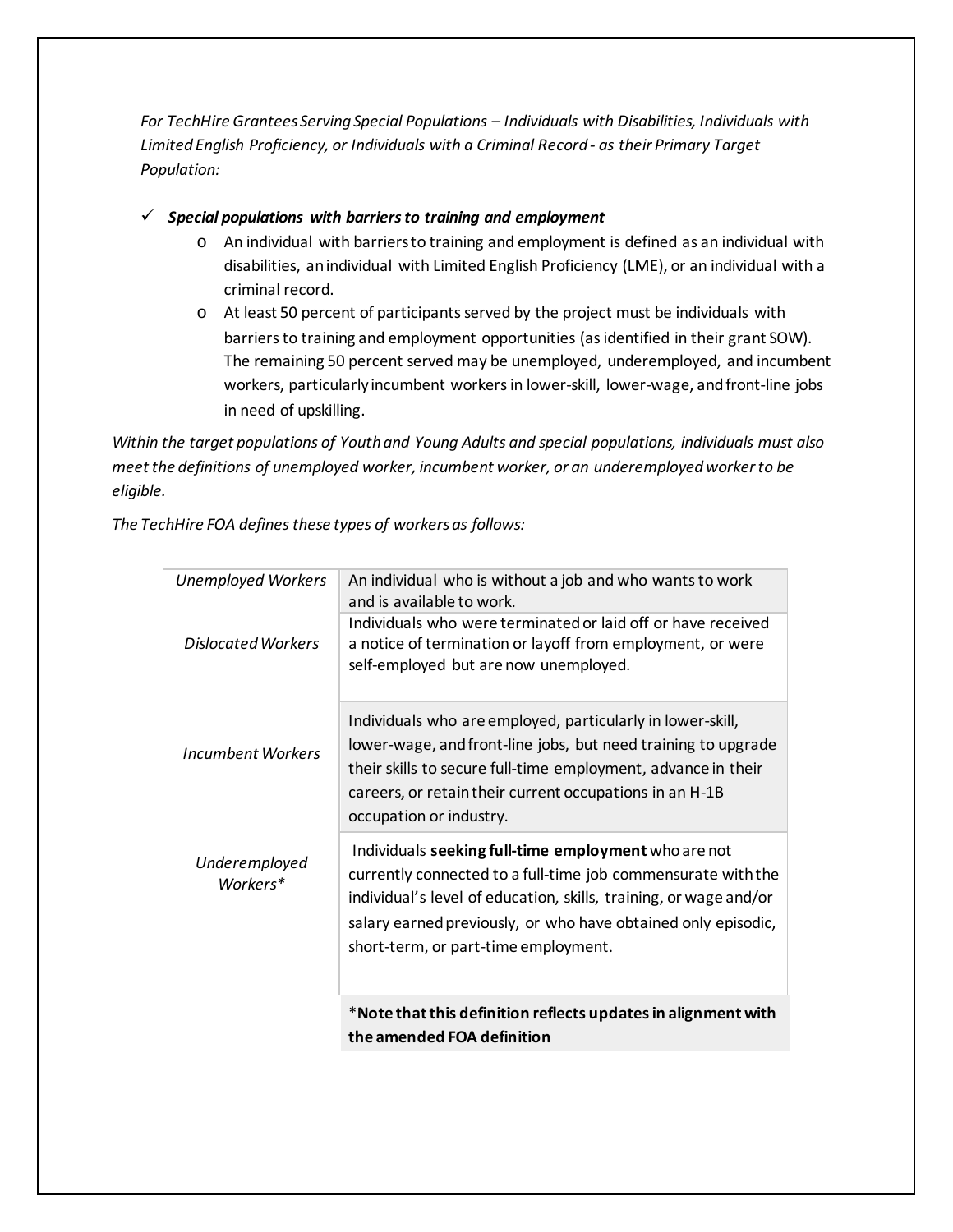## **\*Amended FOA Definition of Underemployed Workers**

Effective as of July 2, 2018, the definition of **underemployed** workers has been modified to exclude the criteria that an individual must have lost a job to qualify as an underemployed worker.

Grantees may determine that an individual meets one of two criteria that define underemployed workers. An individual may:

- **have not** yet (re)connected with a full-time job commensurate with the individual's level of education, skills, and wage or salary earned before the individual's loss of permanent employment; **or**
- *have* obtained only episodic, short-term, or part-time employment.

## **Examples of underemployed worker:**

Criteria #1: An individual may currently be working in a position that is not commensurate with any of the categories noted below:

- 1. **Level of education:** An individual received a Bachelor's of Science (BS) degree in engineering technology, but is currently working in a position that does not require a BS degree.
- 2. **Level of skill:** An individual is currently employed in a position that requires a skill level less than the skill level the individual has earned or previously used in a job.
- 3. **Level of wage or salary:** An individual is working in a position that pays a wage or salary that is less than or not equal to the wage or salary that the individual received in previous jobs.

## Criteria #2: An individual has obtained only episodic, short-term, or part-time employment:

These can be individuals who work in seasonal positions, short-term temporary positions, or those that work less than 40 hours and categorized as part-time employees when they are seeking full-time and/or long-term employment.

## **Percent Ratio Target Populations**

H-1B funded grant program often require a minimum percentage % ratios for targeted populations to be served or identified % restrictions, these % ratios apply to (1) the target outcomes for "total participants" served identified in the grantee's Statement of Work (i.e. the % ratio must be reflected in the performance outcomes table); and (2) the actual total participants served by the grant, upon completion of the grant.

## **(1) Total Participants Served Percentage Ratios**

- **a.** If a grantee exceeds its target outcomes for total participants served and are within applicable % ratios, any additional participants served must still align within the requested ratios specified in the FOA.
	- **i.** Example 1: A TechHire grantee proposed to serve 1,000 participants- 750 (75%) youth and young adults and 250 (25%) unemployed workers. In year 4, the grantee has achieved 100% of their target outcomes for participants served and would like to serve additional participants with the remaining time in their grant. The grantee can serve additional participants; however, the new total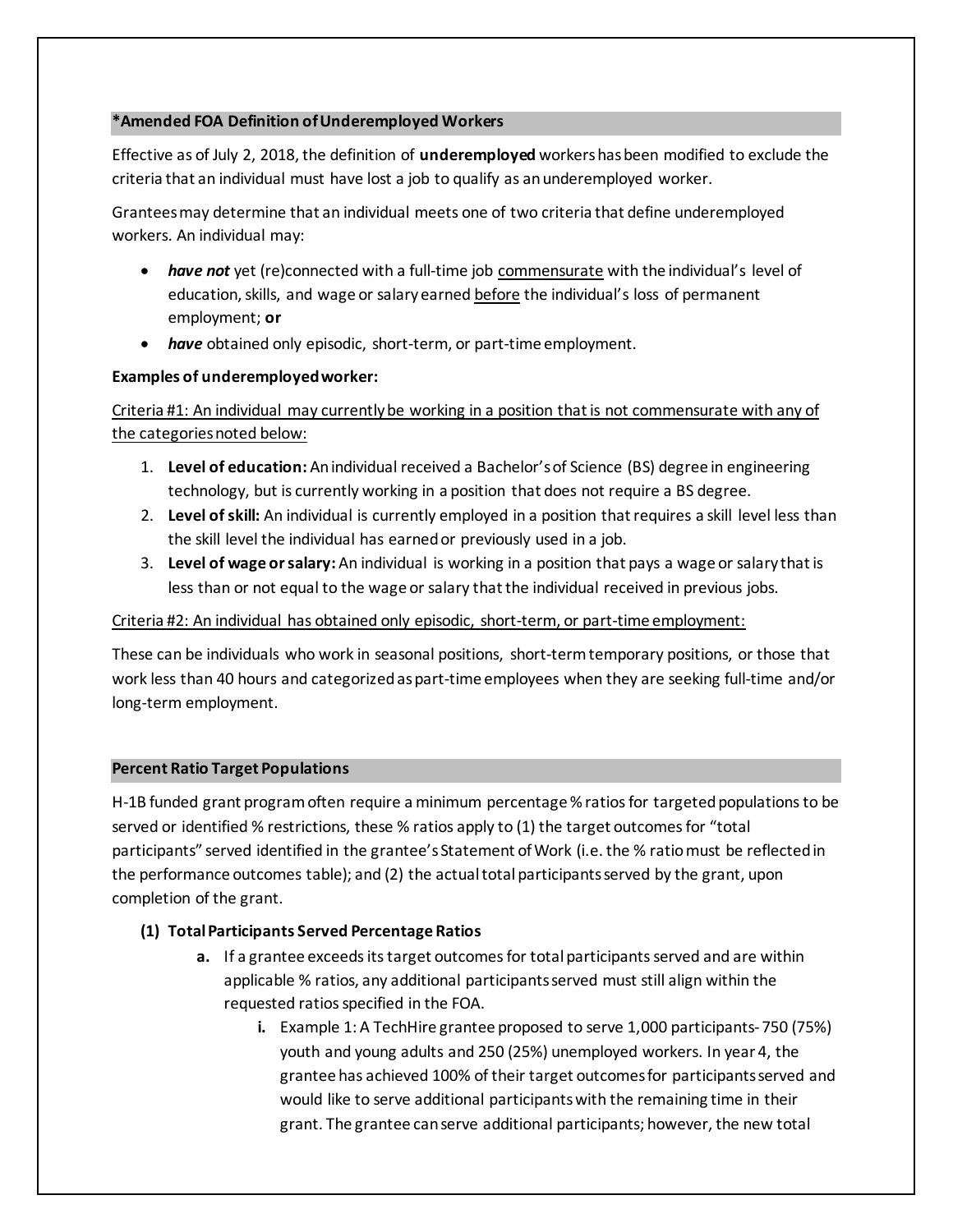participants served must still adhere to ratio identified in the FOA, requiring that at least 75% of total participants are youth and young adults without exceeding the 25% restriction on serving other types of participants.

- **ii.** Example 2: TechHire grantees may serve no more than 25% incumbent workers (this 25% cap only applies to incumbent workers served who do not fall within the target population of youth and young adults 17-29 or special populations) of total participants served. If the grantee has achieved 100% of their target outcomes for total participants served, they can serve additional individuals that meet the criteria for the target population, but must still adhere to the 25% restriction on incumbent workers served, as identified in the FOA.
- iii. Example 3: Grantees who serve special populations include individuals with disabilities, individuals with Limited English Proficiency, or individuals with a criminal record. By the end of the grant, at least 50% of the total population served must be categorized in the special populations with barriers to employment. The other 50% may be unemployed, underemployed or incumbent workers, of which no more than 25% may be incumbent workers.

## **(2) Percentage Ratios Reflected at Program Completion**

- **a.** Percentage ratios apply to the total participants served at the end of the grant. Grantees do not need to adhere to the % ratios on a quarterly basis; however, grantees should ensure they serve participants in alignment with their targeted outcome goals and project work plan to ensure they meet the FOA requirements and target outcome goals.
	- **i.** Example: TechHire grantees that identified they would target youth and young adults 17-29 may be serving less than 75% at certain times within the grant period as long as by the end of the grant period, the ratio of youth and young adults reflects at least 75% of the total participants served.

## **H-1B Co-Enrollment Policy**

- The U.S. Department of Labor/ Employment and Training Administration (DOL/ETA) encourages H-1B job training program grantees to maximize the use of their resources and minimize the duplication of efforts, particularly through the leveraging of other Federal and non-Federal funding sources. The leveraging of resources may include co-enrolling H-1B job training participants in programs through the Workforce Innovation and Opportunity Act (WIOA), other Federally-funded programs, and non-Federal programs. The purpose of co-enrollment is to meet the training and employment needs of program participants and provide as many participants as possible with comprehensive services that may not otherwise be available or allowable under an individual grant or funding source.
- The intent of co-enrollment for an H-1B job training program is to leverage complementary resources to maximize the scope and scale of the funded activities throughout the grant. Therefore, it is not acceptable to leverage resources that would result in co-enrollment in other H-1B funded programs that are providing the same or similar services. Moreover, grantees should not co-enroll participants in more than one *H-1B job training program* (enrollment in both H-1B TechHire along with an H-1B American Apprenticeship Initiative (AAI) grant program,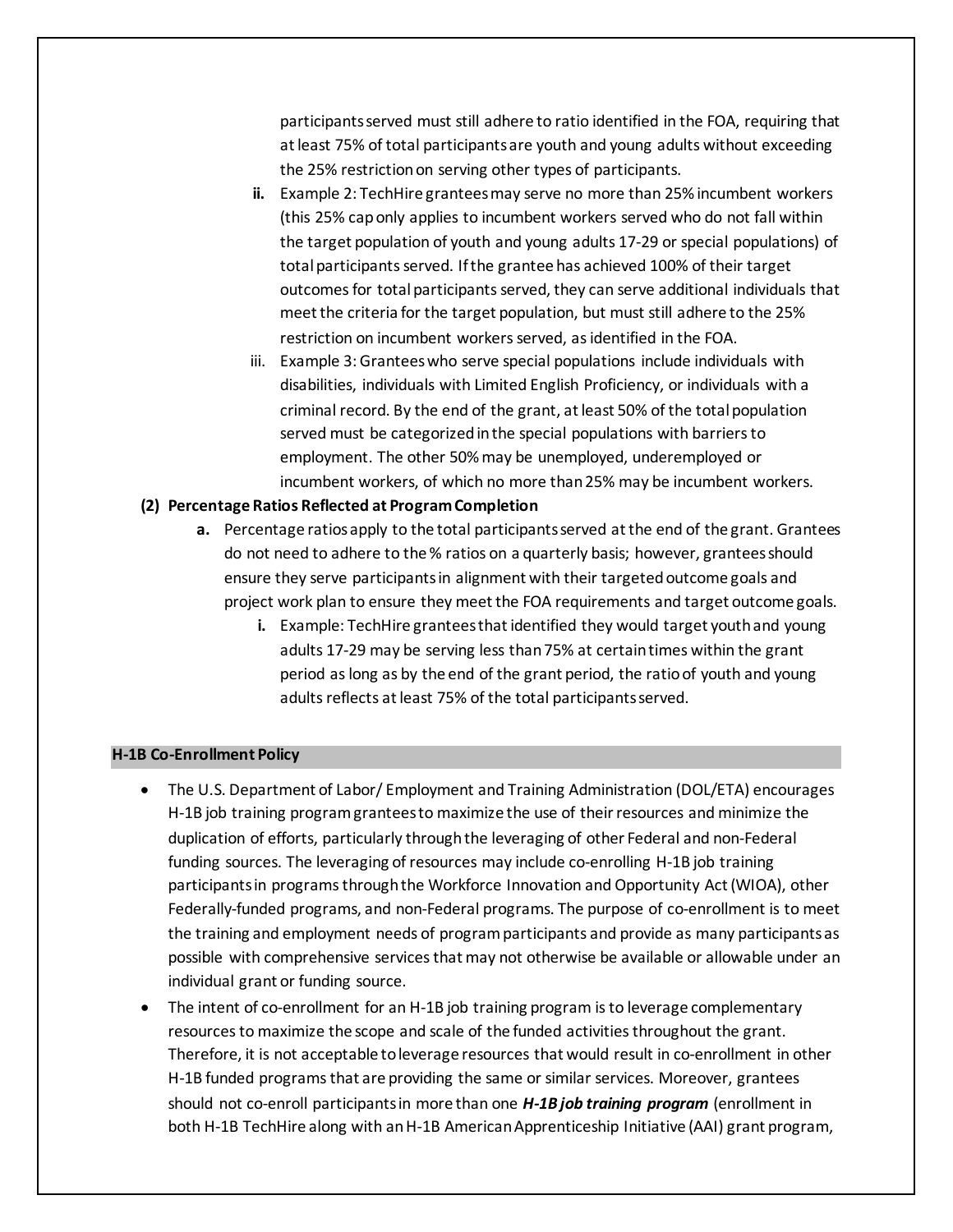for example) as a strategy to facilitate the attainment of grantee service levels and performance outcomes across multiple H-1B job training programs.

• The purpose of H-1B job training grant programs is to provide education and job training services to participants and increase the number of individuals obtaining employment. Coenrolling participants in two H-1B job training grant programs may lead to duplication of efforts while limiting the total number of participants served through H-1B job training grants. This guidance does not prevent grantees from leveraging tools, materials, or other resources that were developed under other H-1B job training grant programs, assuming these activities do not result in co-enrollment.

## **Please also be advised that if your H-1B grant program is co-enrolling participants through WIOA, other Federally-funded programs, and non-Federal programs, please ensure the following:**

- Participants are determined eligible for each grant program, as it aligns with each program's eligibility criteria. Every program has very specific and distinct eligibility requirements;
- Participants are enrolled in allowable, non-duplicated grant activities, as it pertains to each grant program;
- The grantee adheres to cost allocation, if appropriate. For example, if a participant is enrolled in allowable, non-duplicated grant activities, as it pertains to each grant program;
- The grantee adheres to cost allocation, if appropriate. For example, if a participant is enrolled in an IT training program, of which the classroom and instructor salary are paid for which Trade Adjustment Assistance Community College and Career Training (TAACCCT) grant funds and the cost of training/tuition is covered by H-1B TechHire funds, the grantee would need to ensure that the cost of training/tuition billed to the TechHire grant did not include any costs or fees paid for the TAACCCT grant funds;
- The grantee reports on leveraged resources (both Federal and non-Federal funded) on the ETA-9130 financial report form and quarterly narrative reports (QNR), as appropriate;
- The grantee reports on performance outcomes in accordance with the performance reporting requirements for each co-enrolled program, appropriate;
- Grantees can report on all outcomes and other deliverables that result from activities and services funded with both leveraged resources and grant funds in the Quarterly Performance Report (QPR) and QNRs for each co-enrolled grant program. For example, a TechHire grant, any outcomes achieved as a result of leveraged TAACCCT grant funds, the TechHire grant funds, or a combination of both, may be reported.

## **Requirement to Collect Social Security Numbers (SSNs)**

- As a performance-reporting requirement, H-1B grantees are required to collect participant Social Security Numbers (SSNs) and submit these to DOL/ ETA as part of the quarterly reporting process.
- DOL/ETA will use SSNs to track exit-based indicators of performance on behalf of grantees. Grantees should also ensure that when they are collecting this information from participants, that they inform the participants of the reason for requesting SSNs, in accordance with the